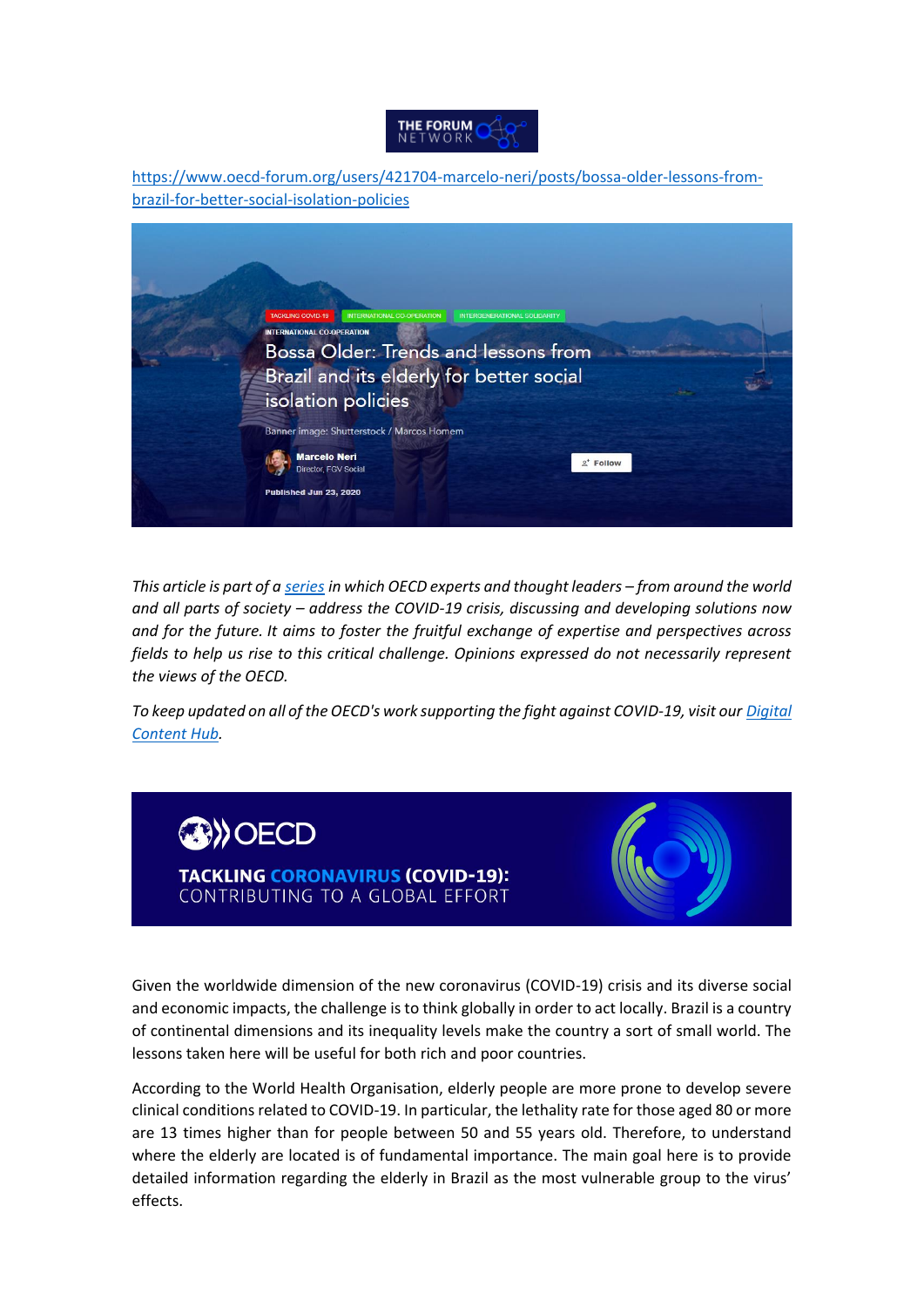#### **Who are the elderly in Brazil?**

Ten-point-five percent of Brazil's population are aged 65 or above. The elderly represent 19.3% of the heads of the household, a rate above the national average (10.53%) and that supports the hypothesis of the elderly as the main provider of the household. On the other hand, households that include the elderly have 25.6% less people than the national average.

Regarding income distribution, the elderly represent 17.4% of the top 5% richest Brazilians and 1.67% of the poorest 5%. There is 10% less income inequality (Gini) among the elderly. This group is also less exposed to poverty: 2.4% against 11.5% for the national average, or 20.3% for children. The elderly who were above the poverty line had a probability of 1.58% to become poor in the following year, against 5.06% of the average Brazilian. These numbers are explained by the extensive social protection net offered to the elderly in Brazil, also a late comer in social security reforms.

Regarding education, the elderly represent almost a third of all illiterates in Brazil. Moreover, they have 3.3 fewer completed years of schooling than the average Brazilian. The rate of elderly people with no access to the internet is twice the national average.

*"The biggest challenges are the low educational and digital connectivity levels. Simple messages through analogical means appear to best promote actions focused on the protection of older people in Brazil."*

To sum up, the elderly in Brazil are located in smaller households with relatively high, stable and homogeneous incomes besides being more visible to the eyes of the state. These factors help the implementation of social isolation actions to mitigate the COVID-19 pandemic effects. The biggest challenges are the low educational and digital connectivity levels. Simple messages through analogical means appear to best promote actions focused on the protection of older people in Brazil.

### **Where do the elderly live?**

The state with the highest rate of elderly individuals among its population is Rio de Janeiro (13.06%), a kind of "Brazilian Florida". Rio is not inhabited by tanned youngsters, but by equally tanned elderly individuals; Copacabana leads the ranking of the Rio's neighbourhoods with the highest share of elderly people – and would place second if compared globally. Rio also hosts a huge informal sector, almost reaching the level of cities in the poor Northeast region of the country. Thus, Rio de Janeiro is caught between a rock and a hard place: society is deeply affected by the social isolation policies needed to protect the huge number of elderly individuals in our population.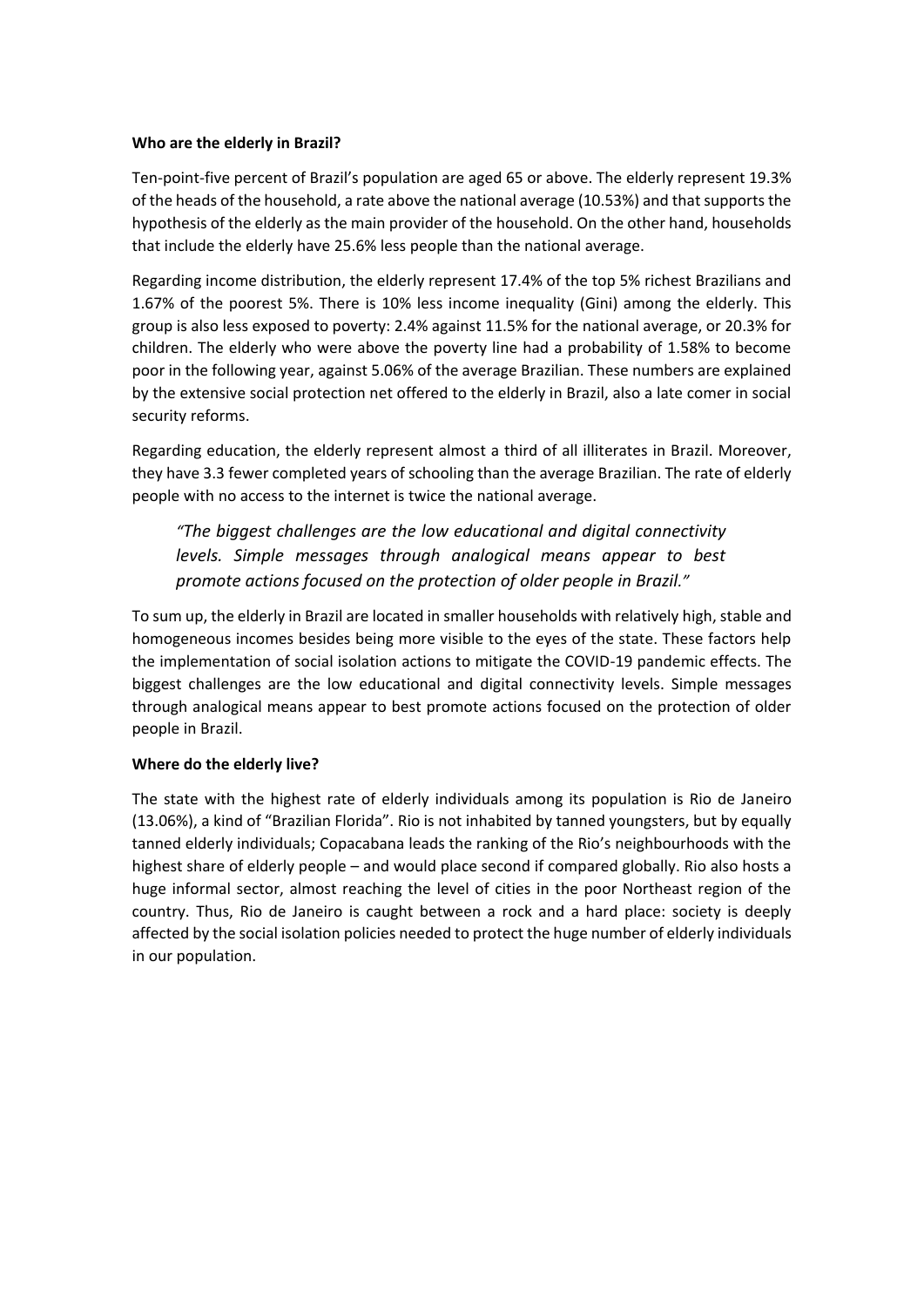

©Shutterstock; Photographer: marchello74

The country leading the aging process in the world is Japan, with 28.4% of its population aged 65 or above. Meanwhile, the African continent and the Middle-East present the lowest rates. The richest territories tend to present a higher share of elderly individuals because of the higher life expectancy and lower fertility rate. Brazil is placed in the middle of the distribution. However, this position changes according to the income criterion we pick. In a group of 98 countries, Brazil is ranked  $80<sup>th</sup>$  among the bottom 20% poorest countries and  $31<sup>st</sup>$  place among the top 20% richest countries, meaning the elderly are relatively well off in Brazil.

#### **What's next?**

We analyse individuals who live with an elderly person, so we can better design social isolation policies. Richer areas have more senior citizens, but these older individuals do not live with people from other age groups. One example is Finland, where 3% of the elderly individuals live with teenagers or children, contrasting with Afghanistan, where 96% of all elderly citizens live with children or adolescents. Brazil is also placed in the middle of the ranking, and this fact needs to be taken into account when designing social isolation policies. Lastly, we are also focusing on people with morbidities, including up-to-date estimates based on demographic projections, keeping the age factor constant.